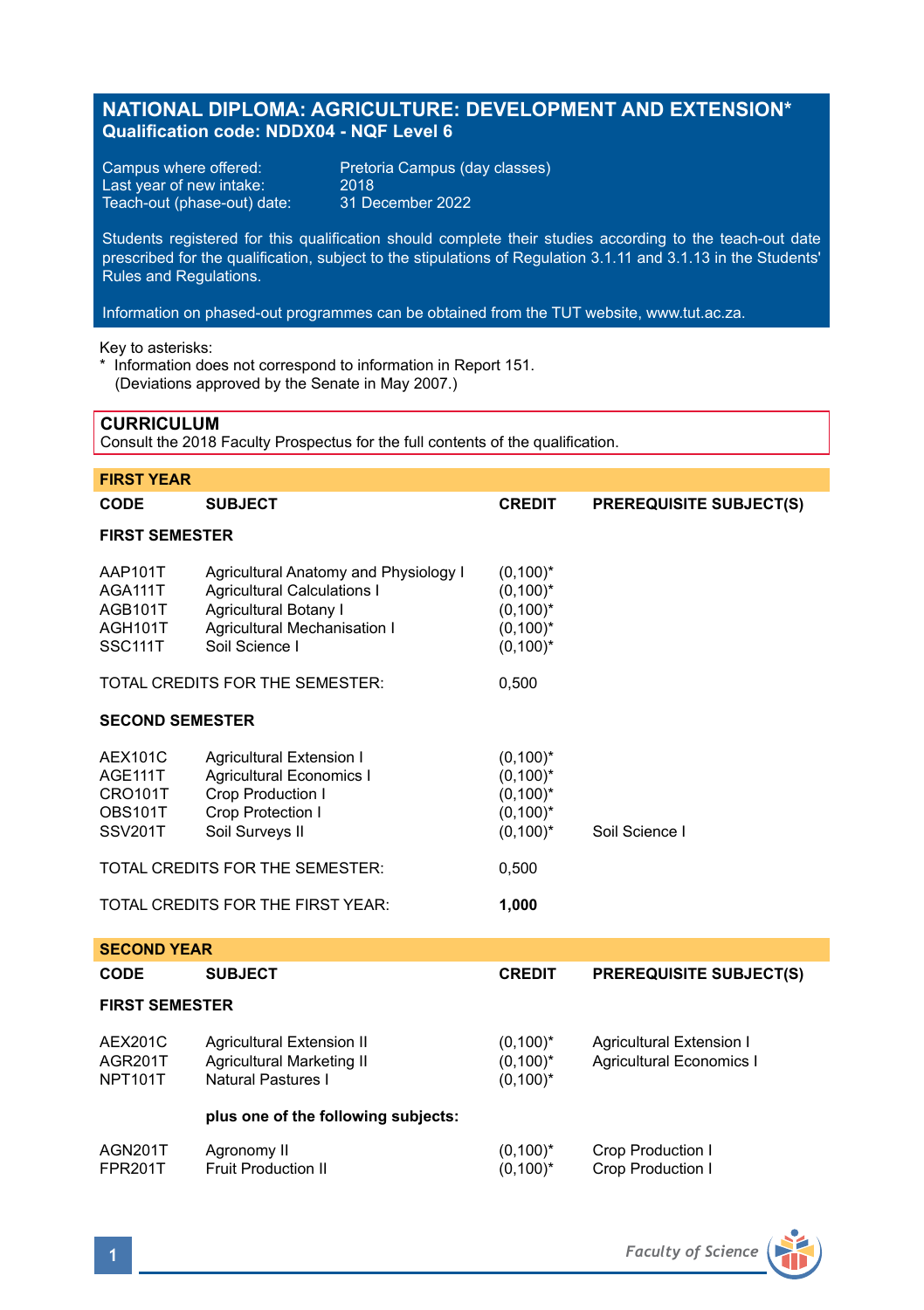#### **plus one of the following subjects:**

| BPD201T                                     | <b>Beefer Production II</b>                                             | $(0,100)^*$                               | Agricultural Anatomy and<br>Physiology I                        |  |  |
|---------------------------------------------|-------------------------------------------------------------------------|-------------------------------------------|-----------------------------------------------------------------|--|--|
| SSP201T                                     | <b>Small Stock Production II</b>                                        | $(0,100)^*$                               | Agricultural Anatomy and<br>Physiology I                        |  |  |
| TOTAL CREDITS FOR THE SEMESTER:             |                                                                         | 0,500                                     |                                                                 |  |  |
| <b>SECOND SEMESTER</b>                      |                                                                         |                                           |                                                                 |  |  |
| AEX301C<br><b>FMP101T</b><br><b>VEG101T</b> | Agricultural Extension III<br>Farm Planning I<br>Vegetable Production I | $(0,100)^*$<br>$(0,100)^*$<br>$(0,100)^*$ | Agricultural Extension II                                       |  |  |
|                                             | plus one of the following subjects:                                     |                                           |                                                                 |  |  |
| AGN301T<br><b>FPR301T</b>                   | Agronomy III<br><b>Fruit Production III</b>                             | $(0,100)^*$<br>$(0,100)^*$                | Agronomy II<br><b>Fruit Production II</b>                       |  |  |
|                                             | plus one of the following subjects:                                     |                                           |                                                                 |  |  |
| BPD301T<br>SSP301T                          | <b>Beefer Production III</b><br><b>Small Stock Production III</b>       | $(0,100)^*$<br>$(0,100)^*$                | <b>Beefer Production II</b><br><b>Small Stock Production II</b> |  |  |
| TOTAL CREDITS FOR THE SEMESTER:             |                                                                         | 0,500                                     |                                                                 |  |  |
| TOTAL CREDITS FOR THE SECOND YEAR:          |                                                                         | 1,000                                     |                                                                 |  |  |
| <b>THIRD YEAR</b>                           |                                                                         |                                           |                                                                 |  |  |
| CODE                                        | <b>SUBJECT</b>                                                          | <b>CREDIT</b>                             | <b>PREREQUISITE SUBJECT(S)</b>                                  |  |  |
| <b>FIRST OR SECOND SEMESTER</b>             |                                                                         |                                           |                                                                 |  |  |
| EXP1AGR                                     | Work-Integrated Learning I (on completion<br>of all the above subjects) | (0,500)                                   |                                                                 |  |  |
| EXP2AGR                                     | Work-Integrated Learning II                                             | (0,500)                                   | Work-Integrated Learning I                                      |  |  |
| TOTAL CREDITS FOR THE THIRD YEAR:           |                                                                         | 1,000                                     |                                                                 |  |  |
| TOTAL CREDITS FOR THE QUALIFICATION:        |                                                                         | 3,000                                     |                                                                 |  |  |

# **SUBJECT INFORMATION (OVERVIEW OF SYLLABUS)**

The syllabus content is subject to change to accommodate industry changes. Please note that a more detailed syllabus is available at the Department or in the study guide that is applicable to a particular subject. At time of publication, the syllabus content was defined as follows:

# **A**

#### **AGRICULTURAL ANATOMY AND PHYSIOLOGY I (AAP101T) 1 X 3-HOUR PAPER** *(Subject custodian: Department of Animal Sciences)*

A systematic, summarised study of the skeleton, muscular system, organs and organ systems of the different farm animals, as well as the physiology of digestion, milk production and endocrinology. (Total tuition time: ± 70 hours)

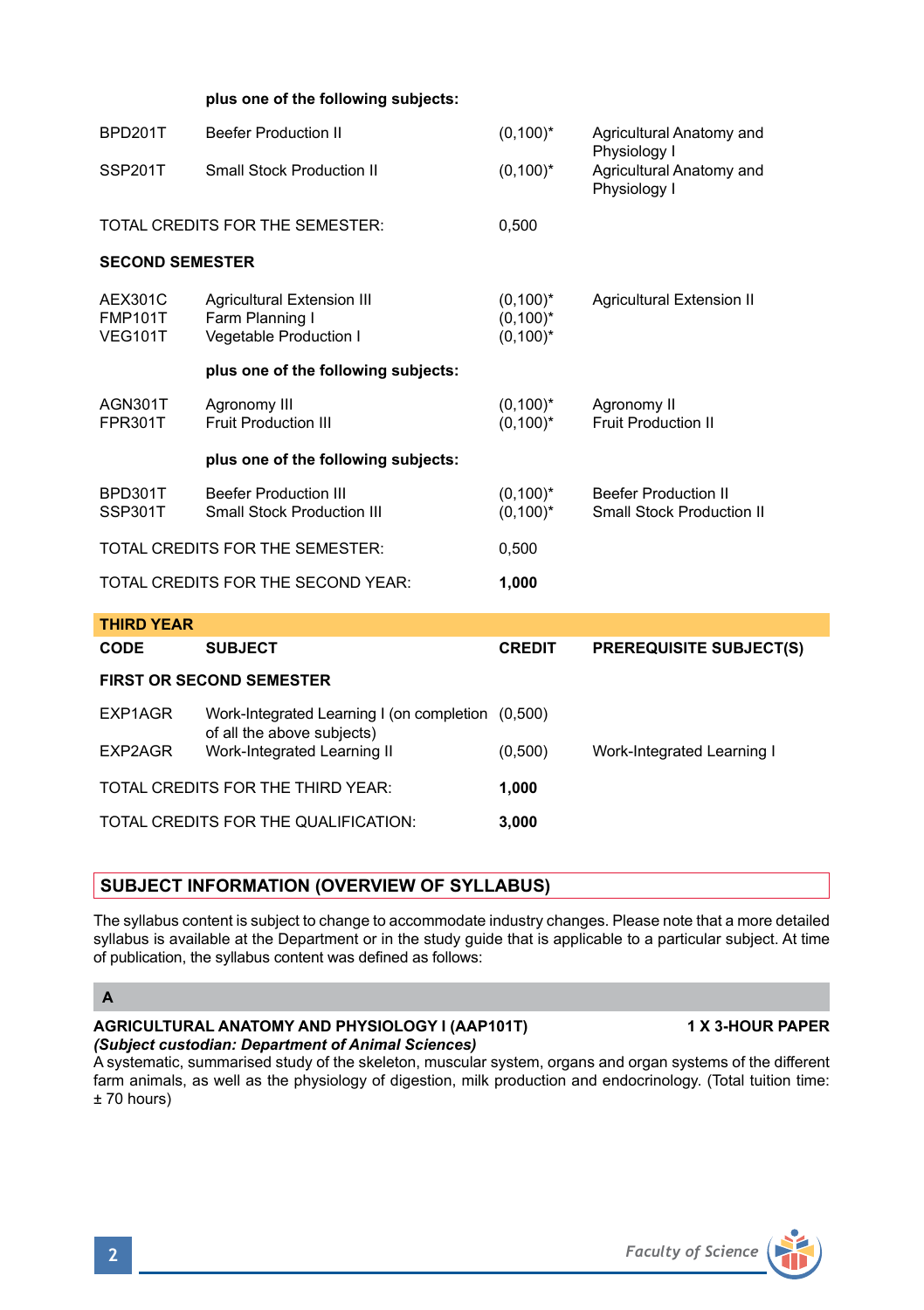# **AGRICULTURAL BOTANY I (AGB101T) 1 X 3-HOUR PAPER**

*(Subject custodian: Department of Crop Sciences)*

A review of the importance of plants in general and crop plants in particular. The morphology of crop plants: seed and germination, roots, stems, leaves, inflorescence, flowers and fruit. Crop anatomy: the plant cell, roots stems and leaves. Classification: common and botanical names, development of the botanical classification, plant identification and nomenclature. Crop physiology: photosynthesis, respiration, water absorption and transport, translocation of sugars. (Total tuition time: ± 70 hours)

#### **AGRICULTURAL CALCULATIONS I (AGA111T) 1 X 2-HOUR PAPER** *(Subject custodian: Department of Mathematics and Statistics)*

Quantifying information through applied mathematics. Elaboration on and presentation of information through appropriate computer programmes. Computer literacy. Agricultural calculations: the use of pocket calculators, fractions, decimals, formulae, exponents, ratios, length, circumference, area, volume, mass, time, percentages and graphs. Computer literacy: the extension and presentation of information by means of applied computer programmes. (Total tuition time: ± 70 hours)

### **AGRICULTURAL ECONOMICS I (AGE111T) 1 X 3-HOUR PAPER**

*(Subject custodian: Department of Crop Sciences)*

A study of agricultural economics with the emphasis on micro-economics of production as part of farming management. Functional general management process with internal management information system and enterprise functions, applied to farm labour management and financial management for farmers under conditions of risk and uncertainty. (Total tuition time: ± 70 hours)

### **AGRICULTURAL EXTENSION I (AEX101C) 1 X 3-HOUR PAPER**

#### *(Subject custodian: Department of Crop Sciences)*

Description of the South African agricultural environment. Role-players in the South African agricultural industry. An introduction to agricultural extension and its relation to technology and rural development. An introduction to different extension methods. An introduction to communication theory and practice, including administrative communication. The use of extension programmes. (Total tuition time: ± 70 hours)

#### **AGRICULTURAL EXTENSION II (AEX201C) 1 X 3-HOUR PAPER**

### *(Subject custodian: Department of Crop Sciences)*

Agricultural extension in greater detail. Analysis of the concept of the nature and purpose of agricultural extension. Search for an ethically accountable approach to development. Principles and elements of the science of communication. Investigation of the phenomenon of credibility and its importance in persuasion. Analysis of the different methods and their application in practice. (Total tuition time: ± 70 hours)

# **AGRICULTURAL EXTENSION III (AEX301C) 1 X 3-HOUR PAPER**

*(Subject custodian: Department of Crop Sciences)* An introduction to group dynamics and leadership. The use of leaders and groups in agricultural extension.

Relationship between behavioural change and innovativeness. An in-depth study of the communication of innovation. The theory and practice of diffusion and acceptance. The use of sources of innovations. (Total tuition time: ± 70 hours)

### **AGRICULTURAL MARKETING II (AGR201T) 1 X 3-HOUR PAPER**

# *(Subject custodian: Department of Crop Sciences)*

Principles of price-forming theory and agricultural marketing, with the emphasis on the marketing function, institutions, competition, marketing costs and margins from the enterprise point of view. Purchasing principles and procedures in buying agricultural inputs (especially farm firms and cooperatives). (Total tuition time: ± 70 hours)

# **AGRICULTURAL MECHANISATION I (AGH101T) 1 X 3-HOUR PAPER**

*(Subject custodian: Department of Crop Sciences)*

Principles and operation of the basic power units applicable to agriculture. (Total tuition time: ± 70 hours)

# **AGRONOMY II (AGN201T) 1 X 3-HOUR PAPER**

# *(Subject custodian: Department of Crop Sciences)*

The cultivation of field crops, with the emphasis on grain crops and potatoes. This includes the extent of the industry, the growth and development of crops and cultivation practices. (Total tuition time: ± 70 hours)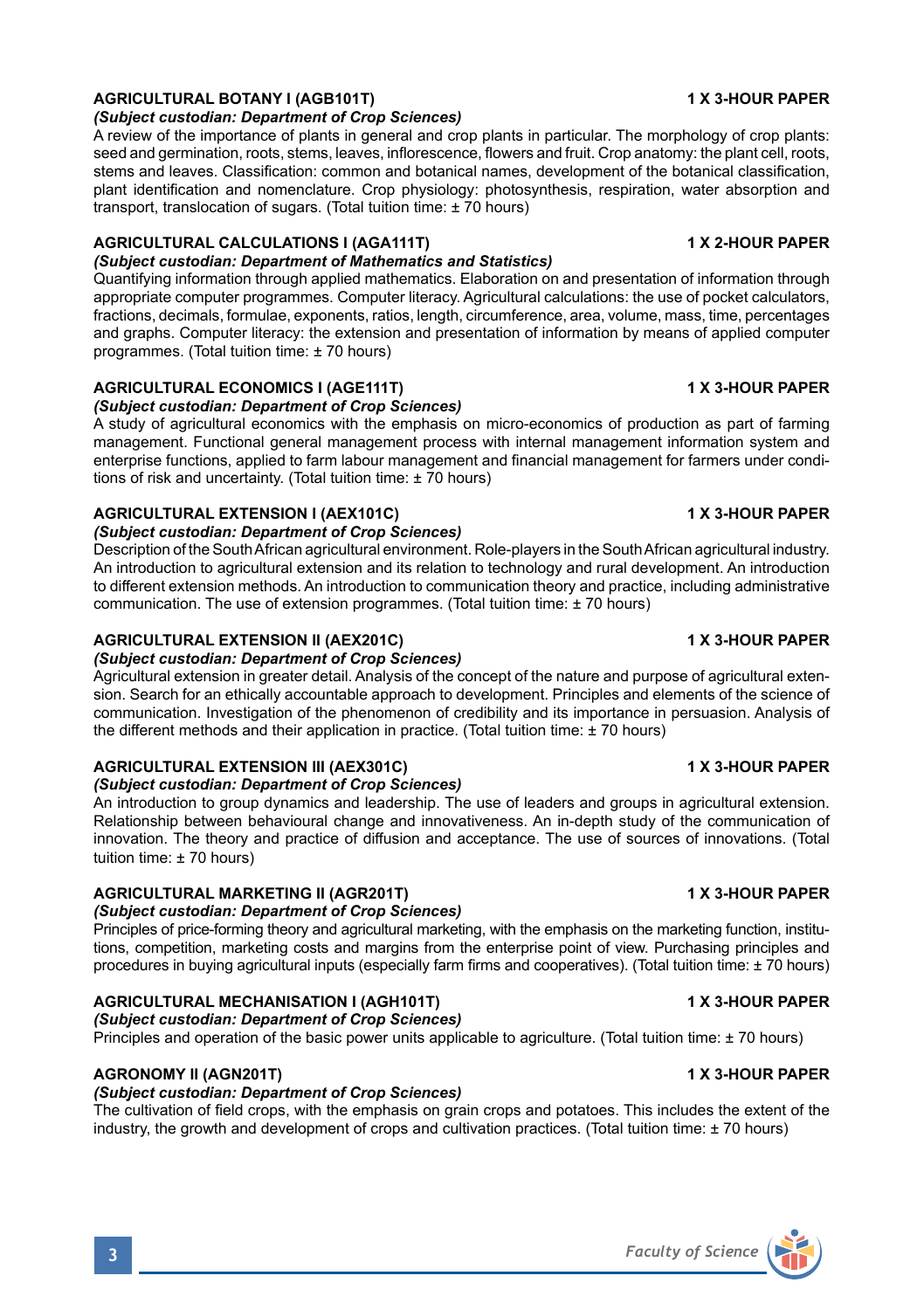#### **AGRONOMY III (AGN301T) 1 X 3-HOUR PAPER** *(Subject custodian: Department of Crop Sciences)*

The cultivation of field crops, with the emphasis on oil seeds and protein seeds, industrial crops and fodder crops. This includes the extent of the industry, the growth and development of crops and cultivation practices. (Total tuition time: ± 70 hours)

# **B**

# **BEEFER PRODUCTION II (BPD201T) 1 X 3-HOUR PAPER**

# *(Subject custodian: Department of Animal Sciences)*

An introductory study of beefer production with the emphasis on the beefer industry, breeds, breeding, reproduction, equipment, marketing, diseases and nutrition. (Total tuition time: ± 96 hours)

### **BEEFER PRODUCTION III (BPD301T) 1 X 3-HOUR PAPER**

#### *(Subject custodian: Department of Animal Sciences)*

An in-depth study of management programmes, marketing, seminars, applied nutrition, the efficiency of farming, judging, farm planning, beefer production and computer application. (Total tuition time: ± 70 hours)

# **C**

# **CROP PROTECTION I (OBS101T) 1 X 3-HOUR PAPER**

*(Subject custodian: Department of Crop Sciences)* Basic entomology: a review of the morphology, development, reproduction, biology and classification of insects and mites, and collection and mounting of insect specimens. Plant pathology: a review of symptoms and the classification of plant diseases, the classification and biology of the different groups of plant pathogens, the disease cycle, the dissemination of plant pathogens. A review of the biology of weeds and methods of weed control: chemical weed control regarding classification, choice and the effectivity of herbicides. (Total tuition time:  $± 70$  hours)

# **CROP PRODUCTION I (CRO101T) 1 X 3-HOUR PAPER**

### *(Subject custodian: Department of Crop Sciences)*

An introduction to crop production. Factors influencing the adaptability of crops. The principles of different cultivation practices and crop improvement. Calculations regarding planting dates, crop potential, fertilisation, plant population, yields, calibration of implements. (Total tuition time: ± 70 hours)

# **F**

# **FARM PLANNING I (FMP101T) 1 X 3-HOUR PAPER**

### *(Subject custodian: Department of Crop Sciences)*

The planning of a farm to satisfy the principles of optimal resource utilisation. (Total tuition time: ± 70 hours)

# **FRUIT PRODUCTION II (FPR201T) 1 X 3-HOUR PAPER**

### *(Subject custodian: Department of Crop Sciences)*

An introduction to the South African fruit industry and the classification of the fruit. Important climatic factors for fruit production. Establishment and maintenance of the orchard. Structure growth development and production of tree fruit, maturity indices for harvesting, basics of harvesting, field handling and determining the fruit quality parameters with an emphasis of popular temperate fruit. (Total tuition time: ± 70 hours)

### **FRUIT PRODUCTION III (FPR301T) 1 X 3-HOUR PAPER**

### *(Subject custodian: Department of Crop Sciences)*

Introduction to a nursery practice. Pre-harvest quality improvement measures. Growth regulators of tree fruit and the harvest and postharvest control of fruit. Important climatic factors for fruit production. Structure growth development and production of tree fruit, maturity indices for harvesting, basics of harvesting, field handling and determining the fruit quality parameters with an emphasis of popular tropical and subtropical fruit. (Total tuition time: ± 70 hours)